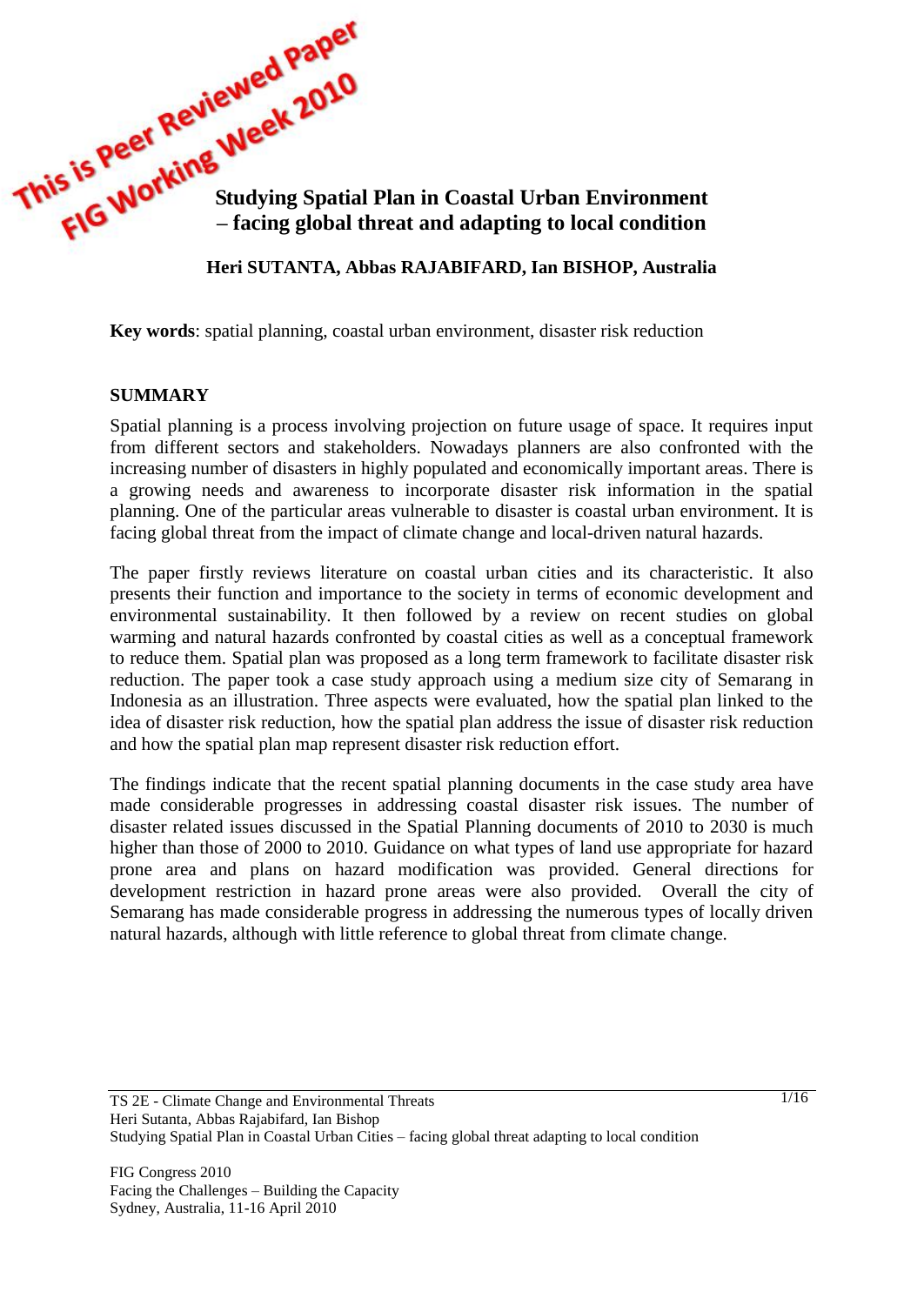# **Studying Spatial Plan in Coastal Cities – facing global threat adapting to local condition**

### **Heri SUTANTA, Abbas RAJABIFARD and Ian BISHOP, Australia**

### **1. INTRODUCTION**

Large number of the world's biggest cities is located in coastal environment. All of them are having important position in economic, culture and social function. However, they are facing a potentially serious threat from various sources of disasters whether it is natural, humaninduced or human-accelerated disaster. Global warming will highly likely increase the frequency and magnitude of natural disasters, especially in the coastal urban environment. On the other hand local-driven disasters will be highly likely to increase. Rapid population growth and urbanization will put more pressure to coastal cities. Limitedly available space forced less fortunate inhabitant to occupy marginal land usually located in disaster-prone area.

There is an immediate need for a better plan to prepare for and lessen the adverse impact of disasters. With the recent threat of different types of hazards confronting by coastal cities, the predicted extend and magnitude of hazards should be formally incorporated in spatial plan. Spatial planning can help to achieve sustainable development objectives through multifunctional use of space. Spatial planning consists of activities to allocate space for a number of uses based on envisioned future requirement within its carrying capacity. This process incorporate multiple factors such as population growth, economic forecast, estimated transportation development and available space.

This paper addresses the conceptual analysis of how spatial planning can facilitate disaster risk reduction effort. It aims to presents an evaluation of spatial plan in a coastal city in developing country in response to global warming and local-driven natural hazards. A case study approach was employed using a medium size coastal city of Semarang in Indonesia. Three aspects were evaluated, how the spatial plan linked to the idea of disaster risk reduction, how the spatial plan address the issue of disaster risk reduction and how the spatial plan map represent disaster risk reduction effort. General spatial plan (Rencana Tata Ruang Wilayah: RTRW) and Detailed Spatial Plan (Rencana Detil Tata Ruang Kota: RDTRK) were evaluated, complemented with in depth discussion with city planners.

### **2. COASTAL URBAN ENVIRONMENT**

Coastal zone is a transition area between land and sea, and possesses characteristics of both elements. It receives influence from physical process and human activities (Fletcher & Smith, 2007), both from landward and seaward, with different function and scale of effects (Tissier, et.al., 2004). The interaction between physical process and human activities in coastal zone determine the characteristic of coastal environment. Many coastal zones are located in a delta region or alluvial plain with dense population. It is estimated that around 38% of the world population is living in area not more than 100 km from shoreline (Cohen et.al., 1997; Kay and Alder, 2005), with more than 50% of Asian population living in this area (Mimura, 2008). 14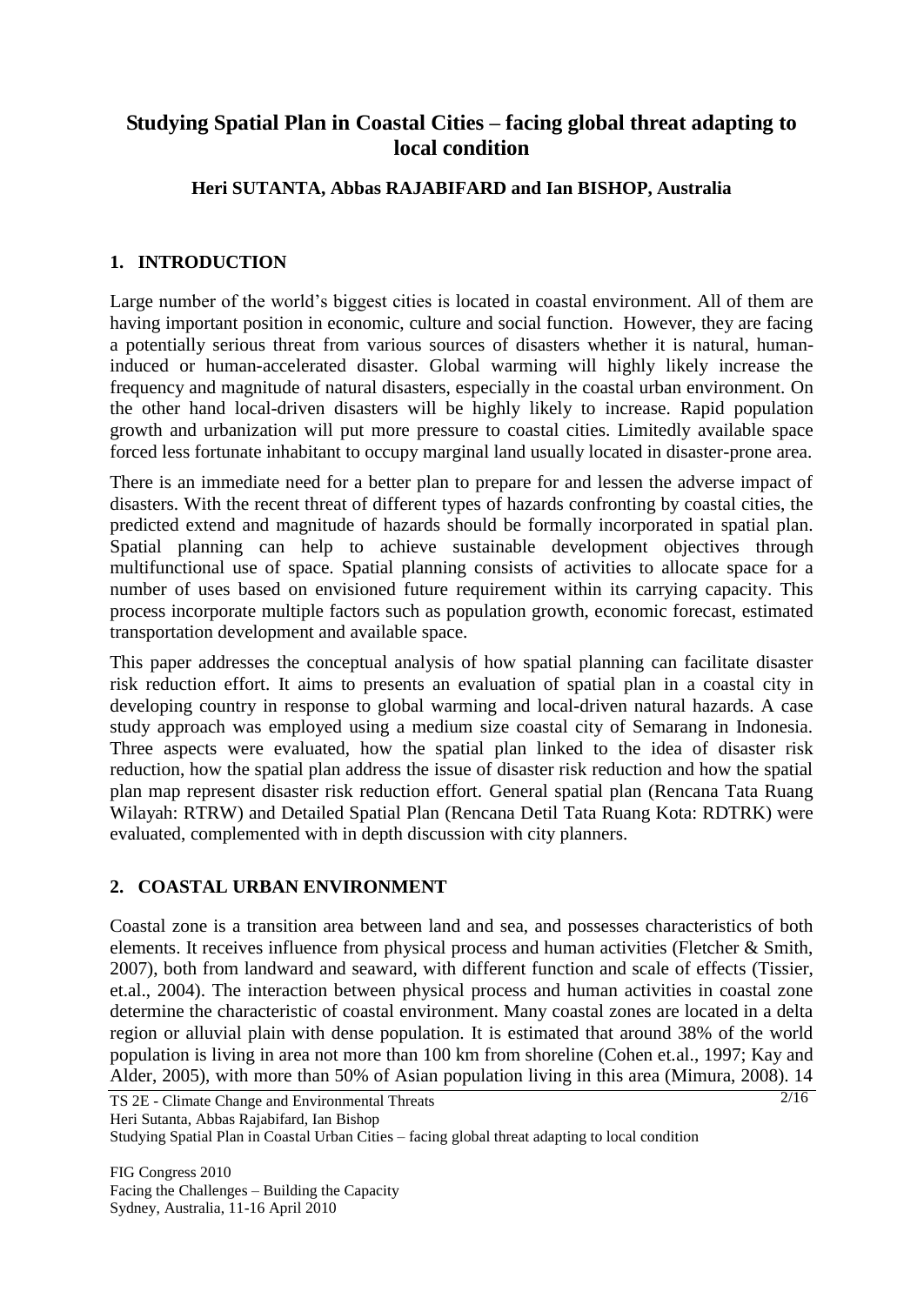out of 25 the world biggest cities are located in the coastal environment, including Tokyo, Mumbai, New York, Manila, Los Angeles, Shanghai, Osaka, Karachi, Guangzhou, Jakarta, Buenos Aires, Istanbul, Rio de Janeiro and Lagos (Brinkhoff, 2008)*.* The coastal environment is economically important, environmentally sensitive to many affecting factors, and physically vulnerable to many types of natural, man-made and man-enhanced hazards.

The development of coastal urban environment brought in more stakeholders which creates higher complexity in governance. Involvement of a wide range of stakeholders and interest groups are increasing and lead to more complex requirements in governance to guarantee physical and socio economic sustainability (Milliman and O"Riordan, 2007). More stakeholders" interests mean more competing uses of space which need to be addressed appropriately. Industrial sector need to build plants or warehouses in strategic location close to ports and road network. Real estate developers look for superb location with interesting view to build residential areas. Both sector even willing to invest large sum of money to reclaim land in the coastal zone to obtained space for development. Government need to invest and build public infrastructures and utilities. Environmentalist advocate for sustainability of the protected areas usually needed for development. All of these needs requires space which becoming more scarce and expensive. On the other hand, external pressures and hazard threats are increasing.

### **3. GLOBAL THREAT AND LOCAL NATURAL HAZARDS**

In terms of location, hazards can be categorized as local, regional and global. Local hazard affect limitedly spatial coverage with small number of population, for example landslide stroke isolated village in remote area. Regional hazard covers wider area with more people affected, such as flooding that inundated several municipalities of states. Global hazard affect the whole earth surface with large number population affected. Global warming which subsequently followed by sea level rise is an example of global hazard. Global warming was triggered by the increase of a number of green house gases, such as  $CO<sub>2</sub>$  and  $CH<sub>4</sub>$ .

Arrhenius in 1896 published his research that stated the temperature effect of  $CO<sub>2</sub>$  if the concentration of that gas were to increase (Nielsen, 1989). Evidence from coral reef, oxygen isotopes and other records leaves little doubt that there are globally coherent connections between sea level and climate (Warrick, 1993). Global warming can lead to change the sea level mainly through thermal expansion of the ocean and by changing the net mass balance of glaciers and ice sheets (Raper, et.al., 1996; Titus, 1990; Warrick, 1993). Inter-governmental Panel on Climate Change (Bindoft, et.al., 2007), the most authoritative institution in climate change study, confirm that in the 20<sup>th</sup> century the average rate of sea level rise was  $1.7 \pm 0.5$ mm/year. The rate in recent decades seems to be higher that the previous time which can be interpreted as a sign of accelerated sea level rise. The rate of sea level in the period 1993 to 2003 as estimated from satellite altimetry observation was  $3.1 \pm 0.7$  mm/year. Sea level rise affect global environment particularly coastal zones. The direct and indirect impact will varied depend on the shape of coastal zones, bathymetric setting and geological formation.

The direct consequences will be inundation of low elevation areas in coastal zone and increase in coastal erosion. Frequent and continuous inundation will slow down economic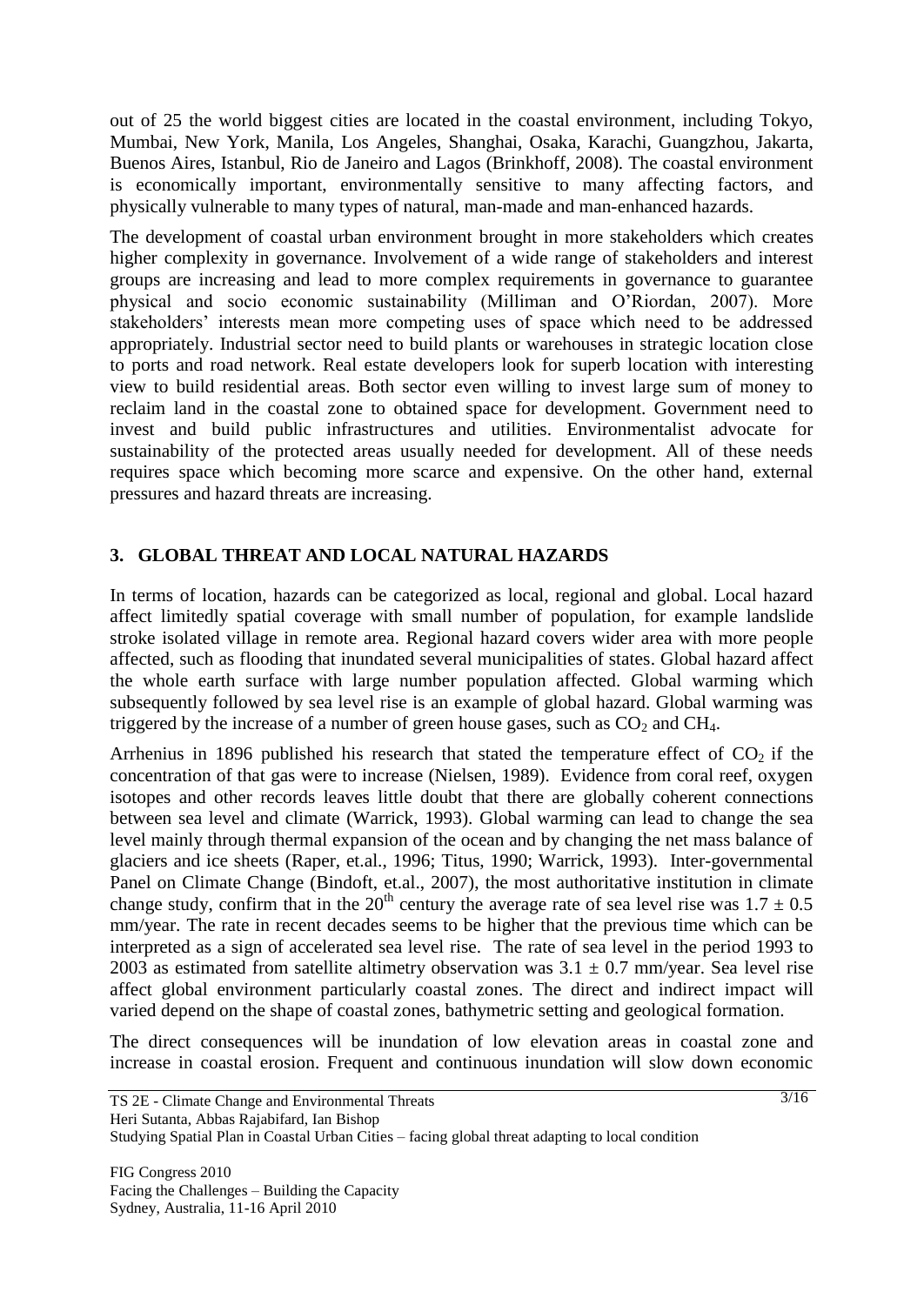activities, affect residential areas, lower environmental health and decrease land value. They can reduce the capacity of the local government in delivering other important development activities since they have to allocate budget to overcome the direct impact. In many local cases the magnitude of sea level rise is relatively low compare to land subsidence. Nonetheless, their combined impact, known as relative sea level rise, will significantly enhance the impact. In recognition of the importance of coastal urban environment, the consequences of this disaster will be severe in terms of economic loss, population affected, and damaged infrastructures.

Land use conversion in coastal cities is very high to accommodate the need for housing, industrial, and business uses. It will create multiple effects such as the disappearance of protected area and conflict in use of available space. Scarcity of affordable land forced some low income earner people to work or live in marginal land. Marginal land is usually located along the river bank, close to swampy area or on the steep hills slope. Those areas are more vulnerable to disaster compare to prime locations. Hill slopes are very vulnerable to landslide, especially during rainy seasons. Low elevation areas are very vulnerable to water related disaster. River flooding and tidal surge are common to many coastal cities. In recent years, the impact of inundation coming from tidal surge in coastal areas is receiving a lot of attention in Indonesia. Approximately 41 million people in Indonesia live in areas of 10 m or less from the mean sea level (PEACE, 2007). Many coastal cities are experiencing increase in extend and magnitude of tidal surge. This includes Jakarta, Semarang, Surabaya and many other smaller cities. These increases indicate the likely possibility of impact of sea level rise or land subsidence or the combination of both factors.

The underlying geological structure of alluvial plains that are the foundation of many coastal cities is subject to land subsidence. The clay layer that supports coastal cities is very sensitive to water concentration. Extensive groundwater extraction and reduction of water infiltration in the recharge areas in water basin may lead to compaction of the clay layer. This process is followed by lower the elevation of the land relative to a certain datum which is named as land subsidence (Sutanta, et al, 2005). Based on time of occurrence, land subsidence can be classified as slow onset disaster. It did not produce any noticeable signs in short period of time and can only be observed after several years. Similarly, its impact can be obviously felt by the community after several years. With many severe disasters threaten coastal cities, an integrated approach in disaster risk reduction is required.

# **4. DISASTER RISK REDUCTION**

Disaster is a result of exposure of element at risk to hazards and the lack of capability of **a** community to tackle the situation (Misonali and McEntire, 2008; UNISDR, 2009). Statistics from the EM-DAT database shows that there is an increase in disaster casualties and economic loses in recent years. This condition can be attributed to the increasing exposure of people to hazards due to rapid urbanization (Sanderson, 2000) and climate change (Resurreccion, et al, 2008). The latter was thought to be the factor in increasing frequencies and magnitude for climate-related disaster. Urbanization lead to the need of space to live in already limited space and some people are forced to live in disaster-prone areas. To minimize casualties, economic losses and ensure sustainable of development, a number of policy and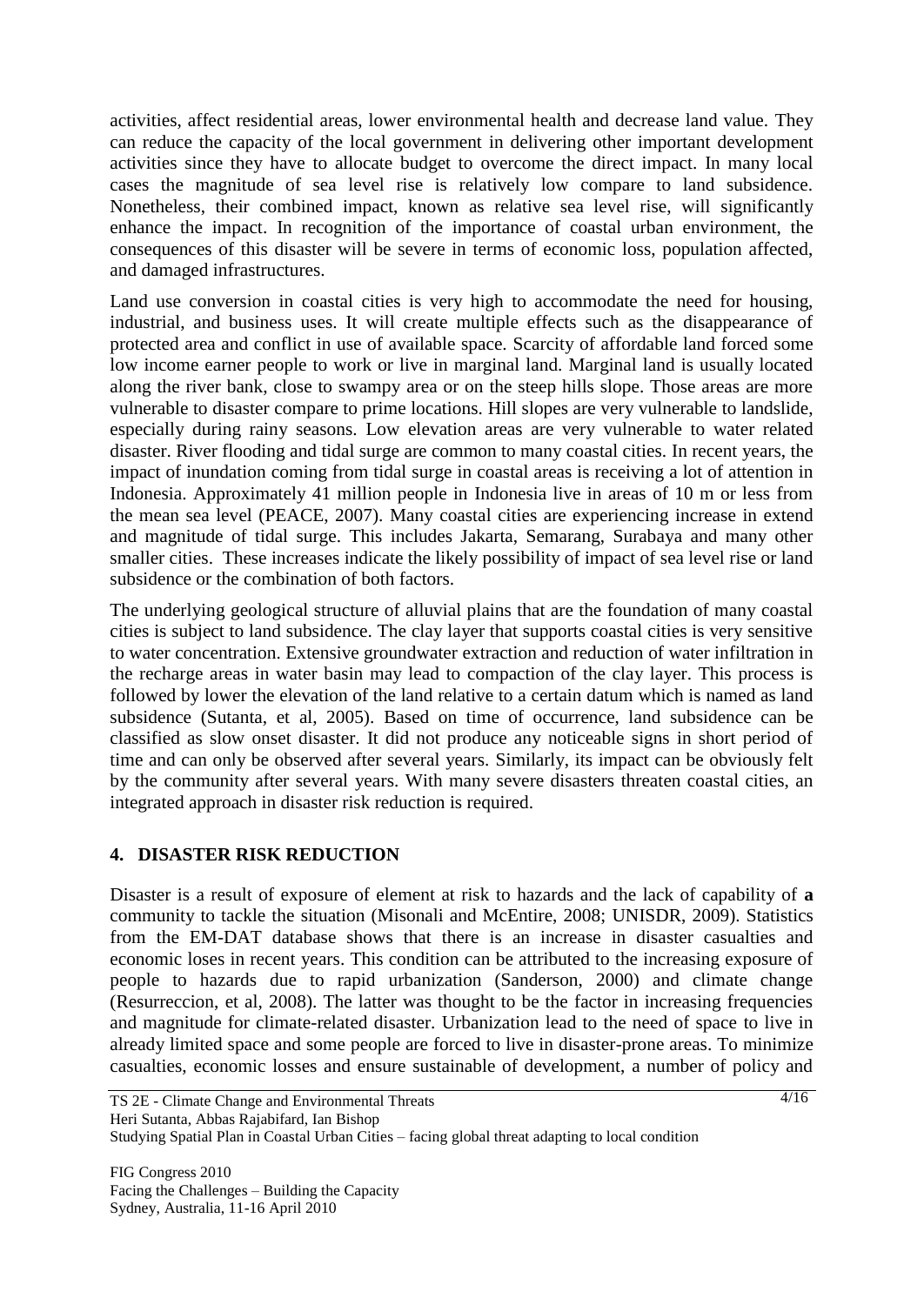efforts should be implemented in reducing disaster risk. Any policy issued should consider the types of disaster to be faced. Disaster can be classified into rapid and slow onset. Rapid onset disaster, such as earthquake and landslide, occurs suddenly in very short time without any sign to be noticed by people in the area struck. Slow onset disasters give noticeable early warning sign so that people can see how the hazards develop into, and prepared for, catastrophic event. Efforts in reducing disaster risk should take into account the predictability and other characteristics of hazards. However, it is difficult to accurately predict when and where most hazards will occur.

UN-ISDR defines disaster risk reduction as "the concept and practice of reducing disaster risks through systematic efforts to analyze and manage the causal factors of disasters, including through reduced exposure to hazards, lessened vulnerability of people and property, wise management of land and the environment, and improved preparedness for adv erse events" (UNISDR, 2009). According to this definition, there is a requirement for a systematic action which usually involving many government institution, NGOs and communities, having multidisciplinary nature. Organizational management and participation method between these parties need to be carried out systematically, and not in an ad-hoc basis, to sustain its effectiveness.

As disaster occurs in a certain geographic location, spatial information is vital in disaster risk reduction. The locations at risk to a certain types of disaster are predictable, at least in part. It is therefore argued that map, as a visualization of spatial data, is a prerequisite for successful efforts in disaster mitigation (NRC, 2007). Spatial data plays important role in all phases of disaster management, starting from preparation, emergency response, recovery and mitigation. Among other functionalities, it can be used to create thematic maps on population and infrastructures as well as underlying hazards in a certain areas. These thematic maps are necessary input in developing elements at risk maps. Elements at risk include people, building, agriculture field, economic activities, industrial complexes, road and railway, and bridges. The objective of elements at risk mapping is to identify which elements of the society are at risk if confronted with certain of types of natural and man-made hazards at any given time and magnitude. The process of mapping elements at risk usually involving large scale map of infrastructure and utilities combined with small-to-medium scale hazard maps. Current practices show that a multi-hazards approach is more frequently implemented.

One of the key elements in disaster risk reduction is conducted by effectively managing land uses, and it is one of the efforts listed in The Hyogo Framework for Action 2005–2015 (HFA, 2005). The framework also requested that risk assessment be incorporated in urban and rural land use planning, especially in mountainous and coastal flood plain area. It has also been advocated to integrate disaster risk reduction in land use planning (Burby, et.al, 1999; Sengezer & Koc, 2005). Spatial planning is a common method in land use allocation and is important in improving disaster risk reduction effort. The lack of attention within spatial planning to disaster mitigation has been addressed by Sanderson (2000). Fortunately recent research has indicated that the use of land use planning for risk prevention has been implemented in some places, such as in France and Italy (Menoni, 2004).

In the last 40 years, there was evolution on how disaster risks reduction efforts have been studied or implemented, specifically related to land use and spatial planning. Hazard zoning and land use control to protect people from hurricane has been implemented in the USA since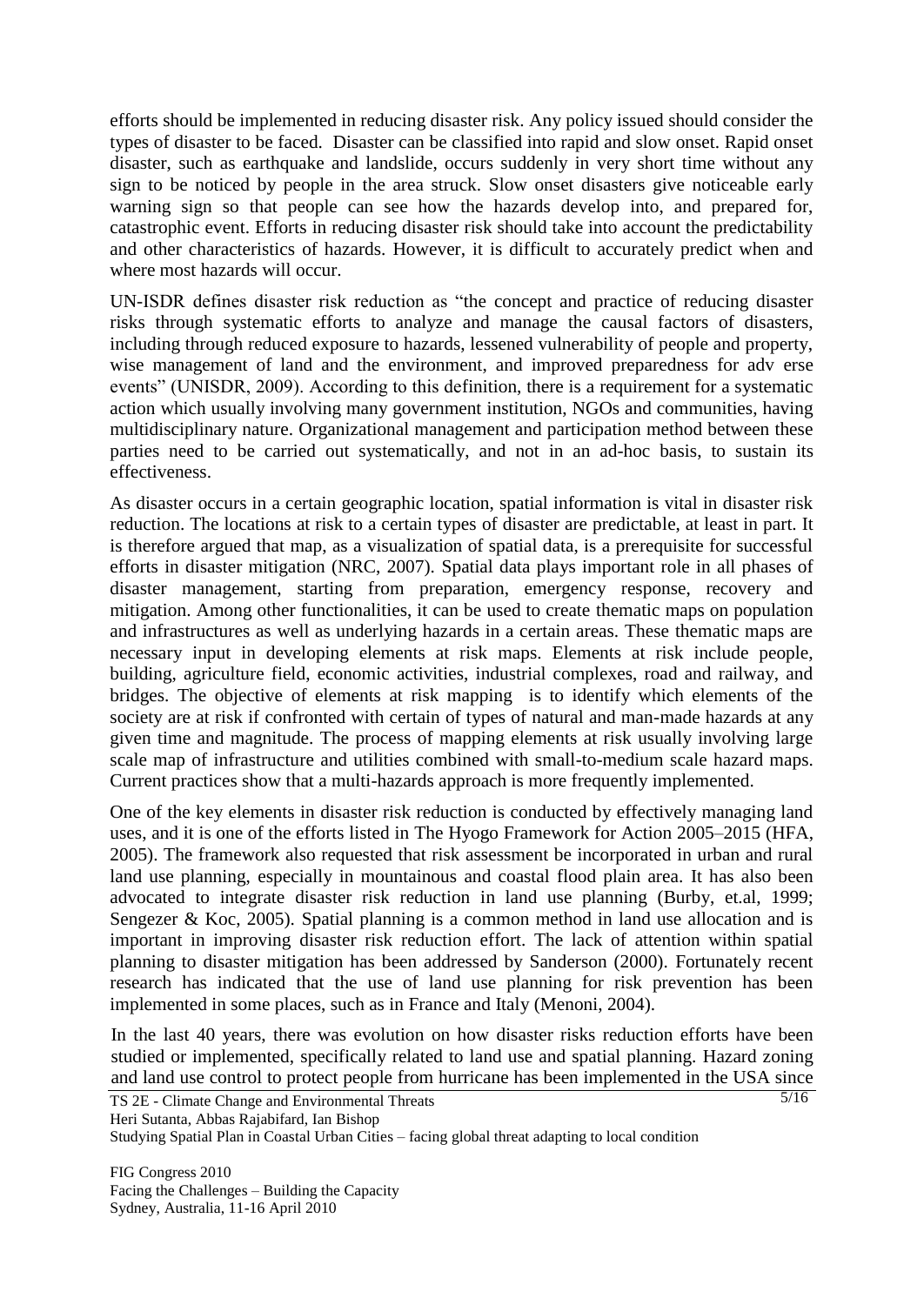1970s (Baker, 1977). In the Central America, Centre for Prevention of National Disaster in Central America (CEPREDENAC) developed vulnerability-based land use planning which make use information derived from multiple hazards analysis (Montoya, 2002). Disaster occurs when a certain types of hazards exceeding the capability of community to overcome the situation. Frequently, the scope of disaster is on local scale, affecting local population and infrastructures. The American Planning Association (Burby, et.al, 1999) proposed that local planning should address different types of natural hazards. During the period of 1990-2000, there was a growing concern on how to reduce disaster risks and was institutionalized through an UN-sponsored of International Decade for Disaster Risk Reduction. The follow up program in 2000 was the formation of UN-International Strategy for Disaster Reduction. After the year of 2000 there were a number of new strategies such as increase community participation and collaborative efforts, looking for the better way to disseminate information and engage in multidisciplinary approaches. There was also greater interest in incorporating multi hazards information in regional and land use planning, such as the application in Stockholm and Gdansk (Schmidt-Thome, et.al, 2005) and the incorporation of land subsidence, sea level rise and flooding information in land use policy for the European Union countries (Greiving, et.al., 2005).

Local government is the first to respond the disaster occurred in their area. They have responsibility for their local environment, know better local situation than others, and most importantly receive mandate to govern and protect local community. It is important that effort in disaster risk reduction should be focused in local government without neglecting global threat. Incheon declaration (2009) on disaster risk reduction highlighted the need for capacity building on local governments in disaster risk reduction and adaptation to climate change. The term local governments in the declaration consists of different level and size of administrative categories from regional, provincial, cities, districts, municipalities and villages. Furthermore, the declaration implied that it is necessary condition to be successful in disaster risk reduction that good local government practice be implemented with special emphasize on policy development and enforcement of spatial planning. The relation and functionalities of spatial planning in disaster risk reduction will be explored further.

# **5. SPATIAL PLANNING AND DISASTER RISK REDUCTION**

Spatial planning involves the process of allocation, forming, sizing, and harmonizing space or land for multifunction uses (Albrechts, 2006). It is a task usually conducted by a planning agency with input from many disciplines such as a planners, economist, transport analyst, and geo-information specialist. Based on the area under consideration, spatial planning can be classified into national, provincial (state), regional (district level) and detailed spatial planning. The classification is based on the extent of the planning and how detail the spatial plan is. District level spatial planning provides general guidelines on how space is utilized, zoned, and controlled. Detailed spatial planning have legally binding status, covers the whole city area or small part of it , and the output spatial plans map produced at large scale map of 1:500 to 1:5,000 or larger. Some planning scenarios require less detailed information, and therefore very detailed is might not be needed or not available. For example, geological and hazards map usually not available in large scale.

Spatial planning deals with the development of a particular spatial area within which disaster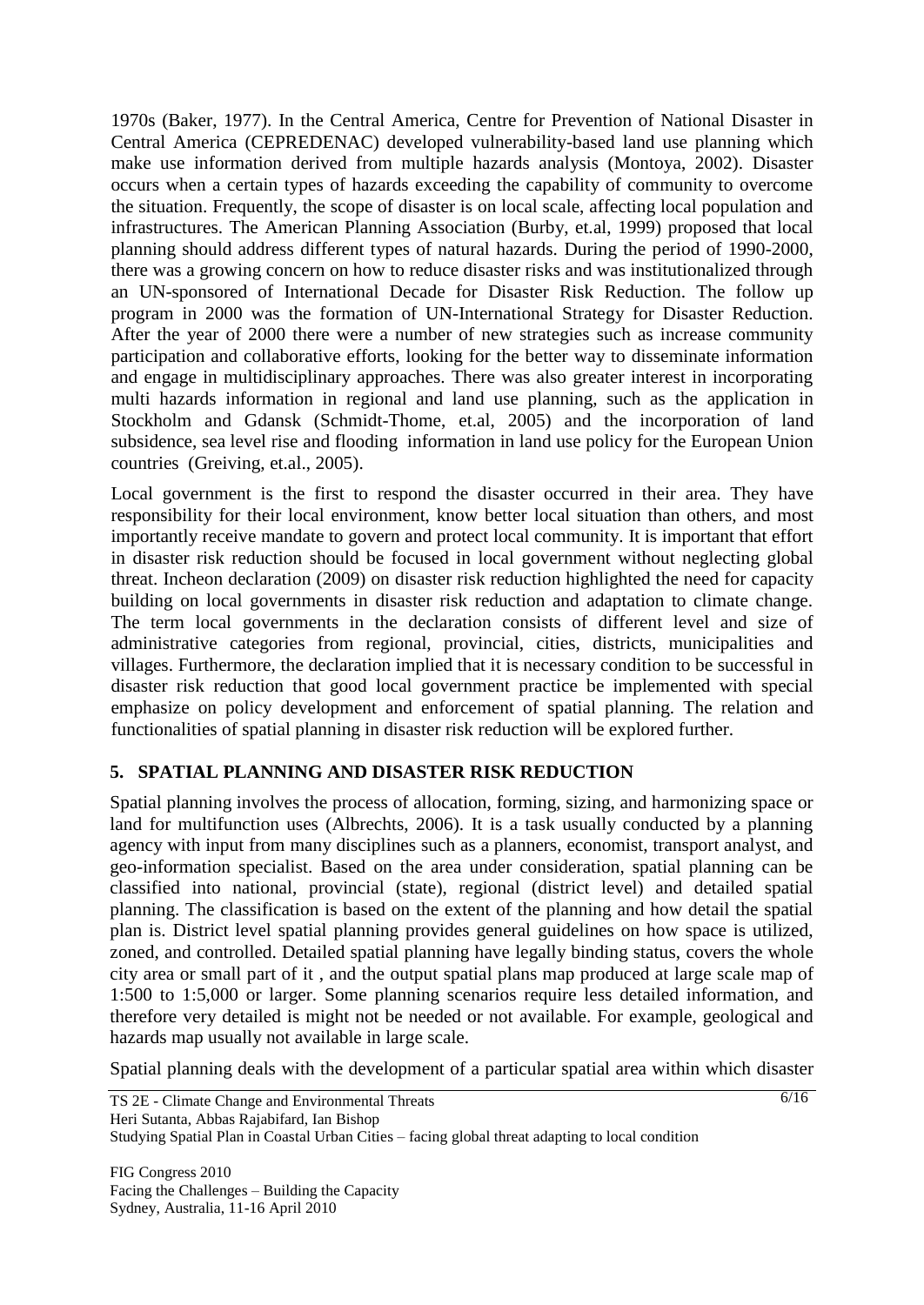may occur. Information on multi types of hazards in that particular area is indispensable, and should be formally incorporated, in spatial planning. However, although this topic was discussed quite some time, the practical implementation was still limited. Greiving et.al. (2006), in his study on the role of spatial planning in natural hazards risk management in some European countries, found some interesting results. They concluded that the role of spatial planning in risk management was low as it mainly used to, e.g. restrict development in hazards-prone area. In most cases, multi-hazards approaches do not exist because there are many organizations dealing with different types of hazards working independently. They also found a lack of coordinated activities among different actors involved. Different countries have different ways of integrating risk related information in land use planning. Risk related can be incorporated in preparatory land use planning or in detailed land use planning.

In different environmental and political setting, Indonesia made some significant progresses. The development of laws and regulations related to disaster mitigation and spatial planning in Indonesia was started in 2005. It was after the devastating tsunami in Aceh which occurred on 26 December 2006 and killed more than 170.000 people that the need for law on disaster mitigation became very urgent. The political process was speed up after the earthquake in Yogyakarta on 27 May 2006, which killed more than 5.700 people. In 2007, three laws which contain disaster mitigation directives were enacted. They are Law on Disaster Mitigation (24/2007), Law on Spatial Planning (26/2007) and Law on Coastal Zones and Small Islands (27/2007). Law 24/2007 is the main reference on how disaster mitigation to be conducted. Similar type of law was never enacted before although Indonesia is located in the Pacific ring of fire with 127 active volcanoes, situated in plate tectonic margin with very frequent earthquake as well as many coastal lowland and small island vulnerable to inundation and tsunami. Law 26/27 is a revision of Law 24/1992 on Spatial Planning. The major progress of this revised law in relation to disaster mitigation is that it formally requires disaster risk information to be incorporated in spatial plan. Law 27/2007 recognizes the vulnerability of coastal zones and small islands to different types of land- and sea-borne hazards. In the section of Disaster Mitigation, it regulates that any development plan for coastal zones and/or small islands has to include a section on disaster mitigation.

In an effort to minimize impact of a certain disaster, mitigation is required. Mitigation means lessening adverse impact of hazards by implementing various strategy and actions (UN-ISDR, 2009). Some possibilities exist for the strategy and action such as do nothing, retreat, and adaptation. Do nothing is not an option at this moment since it was based on fatalistic view when people have limited capacity to tackle the problem. Retreat means moving away from the disaster area if the community cannot withstand the devastating consequences of disaster. Adaptation usually requires engineering approach to minimize the impact of disaster. The latter two strategies can be fitted ideally in spatial plan. There are four roles of spatial planning in disaster risk reduction (adapted from Fleischhauer et.al., 2005)

- a. Restrict development on dangerous disaster-prone area. Spatial plan will be useful tool to keep infrastructures development out of disaster-prone area,
- b. Allocate different land-use setting for disaster-prone area. Timber plantation may be allowed in steep slope but paddy field and residential area are forbidden.
- c. Legally binding land-use plan or zoning. Detailed spatial plan may contain recommendation on e.g. building density and maximum elevation/storey which can be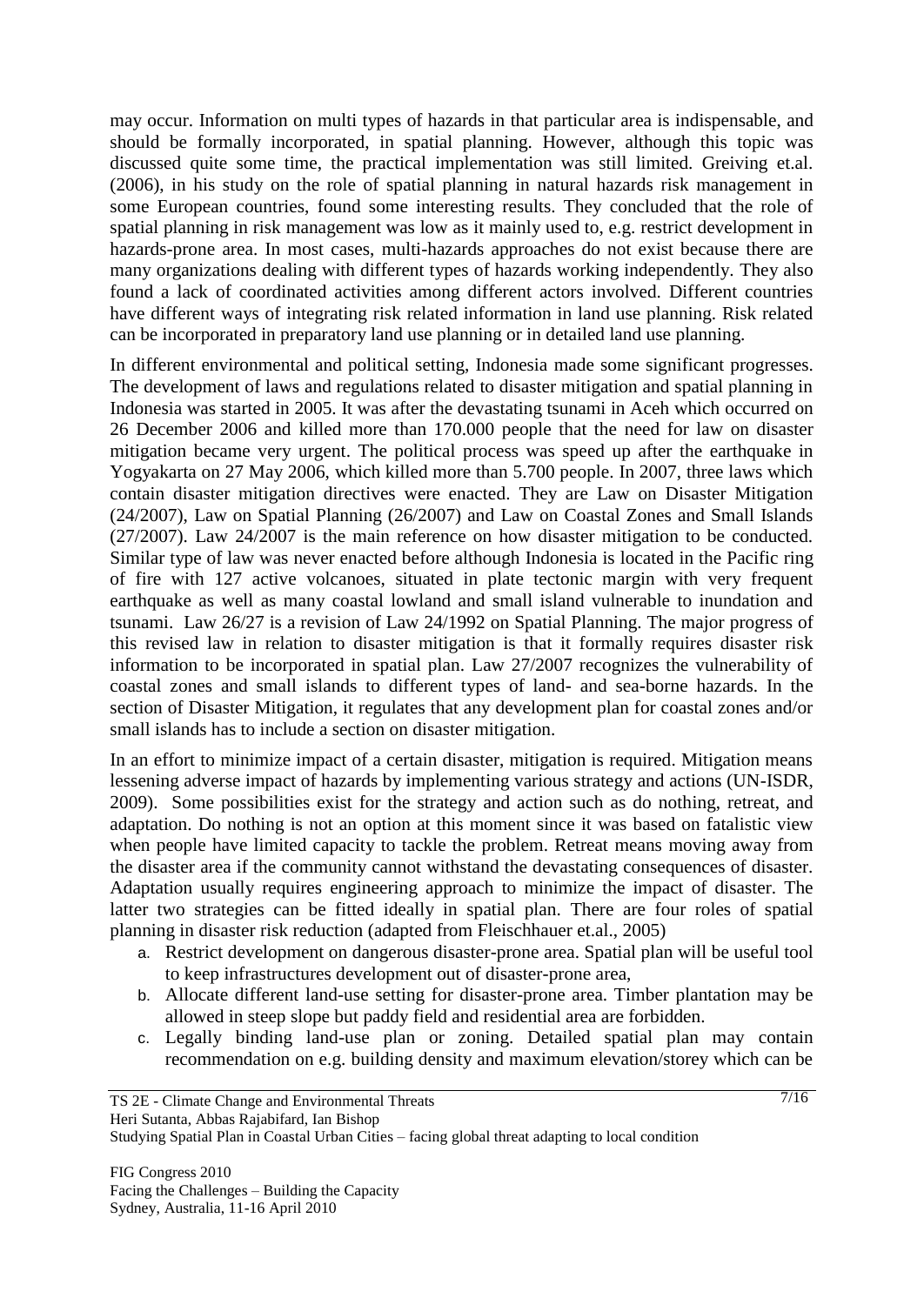useful in the event of earthquake.

d. Modify hazards intensity and frequency. Spatial plan can contribute to reduce disaster risk by, e.g. prohibited development in conservation area required for flood water retention.

To be able to develop effective spatial plan able to reduce disaster risk, information on disaster characteristics are required. Table 1 listed some requirements in disaster risk information on different level of spatial planning at the local/district level.

**Table 1.** Requirement of disaster risk information in spatial planning (modified from Fleischhauer et al., 2005)

| <b>Planning</b>       | <b>Flooding</b> | Landslide/ | Land       | <b>Sea level</b> | earthquake      | volcanic        |
|-----------------------|-----------------|------------|------------|------------------|-----------------|-----------------|
| type and              |                 | mass       | subsidence | rise             |                 |                 |
| activities            |                 | movement   |            |                  |                 |                 |
| Restrict              | Extent          | Extent     | Extent     | Extent           | Extent          | Extent          |
| development           | Depth           | Frequency  | Rate       | Rate             | Intensity       | Type of effects |
|                       | Frequency       |            |            |                  |                 |                 |
| <b>Differentiated</b> | Extent          | Extent     | Extent     | Extent           | Extent          | Extent          |
| land-use              | Depth           | Frequency  | Rate       | Rate             | Intensity       | Type of effects |
| setting               | Duration        |            |            |                  |                 |                 |
|                       | Frequency       |            |            |                  |                 |                 |
| Land-use plan         | Extent          | Extent     | Extent     | Extent           | Extent          | Extent          |
| or zoning             | Depth           | Frequency  | Rate       | Rate             | Intensity       | Type of effects |
|                       | Frequency       |            |            |                  |                 |                 |
| Modify                | Extent          | Extent     | Extent     | Extent           | Type of effects | Extent          |
| hazards               | Depth           | Rate       | Rate       | Rate             | Subsequent      | Type of effects |
|                       | Rate            | Trigger    | Sources    |                  | disaster        | Subsequent      |
|                       | Sources         |            |            |                  |                 | disaster        |

# **6. GLOBAL CHALLENGE, LOCAL CASE: EVALUATING SPATIAL PLAN IN SEMARANG CITY, INDONESIA**

Semarang is the capital of Central Java Indonesia, ranked number four biggest coastal city in Indonesia after Jakarta, Surabaya and Makassar. The city was chosen as a case study because it suffered from numerous types of disaster from the sea, hinterland area as well as the earth beneath the city itself. As a fast growing city with relatively better human resources and ICT infrastructures, it was assumed that the spatial planning had incorporated disaster risk reduction component.

### **6.1. Description of the case study area**

Semarang city, Central Java, Indonesia (Figure 1) covers  $373.7 \text{ km}^2$  with the population in 2006 was 1,434,025, distributed un-evenly in 16 sub-districts and concentrated in the middlenorth of the lowland area. In the last four years the population grows by 1.5% per year. It is estimated that in 2030 the population of the city will be around 2,156,000. The current population density is 2,900 per square km, with the net population density reaches 10,200 people every square km (City of Semarang, 2007).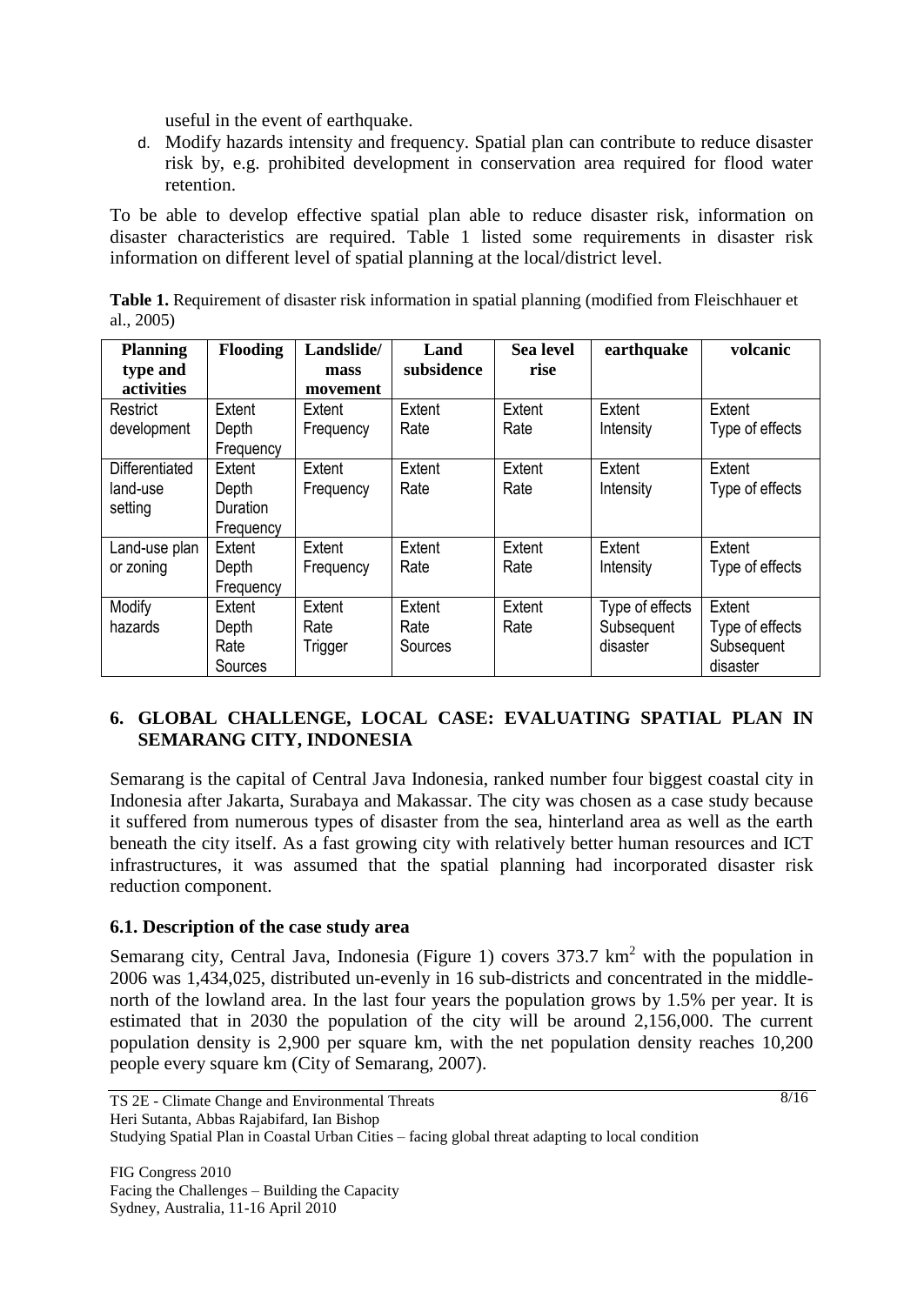It has an interesting topographical setting, with lowland area stretching approximately 3 km in the western part to 10 km in the eastern part from the coast. Area situated below 5m accounts for 34% of the total land area, with in many isolated area already situated below mean sea level. This lowland area is very vulnerable to flooding from the river as well as from tidal inundation. The southern part of the city has hilly and undulating terrain and has significance as an environmental buffer, for example as water recharge area. Landslide and mass movement occurs frequently in the hilly areas, especially during rainy season. 338 Ha of land are highly susceptible to landslide and mass movement (City of Semarang, 2007)**.**



**Figure 1.** The case study area, Semarang City, Central Java, Indonesia (Source: http://www.openstreetmap.org)

The city experiences several types of natural disaster, such as river flooding, tidal surge, land subsidence, mass movement and landslides. Some main rivers are becoming shallower and narrower because of the high erosion rate in the hilly area. This is the result of extensive land use change from forest and plantation into residential areas in the upper part of the city. In effect, magnitude and extend of flooding is increased. Land subsidence is another factor in increasing the flood risk. At present, 273 Ha of land in highly populated area are subject to land subsidence of 4cm/year or higher (Semarang city, 2007). The most obvious impact is abandoned houses, office building, industrial complexes and railway because of continuous inundation. Geodetic leveling measurement has been conducted in some parts of the city. At one of the vertical control points in the north-eastern part of the city, the land has subsided by 20.5 cm in three years (Basuki, 2000). The most recent study conducted by Bundesanstalt für Geowissenschaften und Rohstoffe (BGR)-Germany and the Centre for Environmental Geology-Indonesia has found that the rate of land subsidence in the surrounding of Semarang port has reached more than 8 cm/year. They employed differential interferometric SAR method based on several hundreds permanent scatterer points obtained from multitemporal SAR images of ERS and Envisat (Kuehn, 2009).

Pressure from population growth and limited available space has forced people to use marginal land on the hill slope and river bank for housing purpose. The risks of natural hazards are severe and need to be addressed appropriately. Figure 3 shows snapshots from the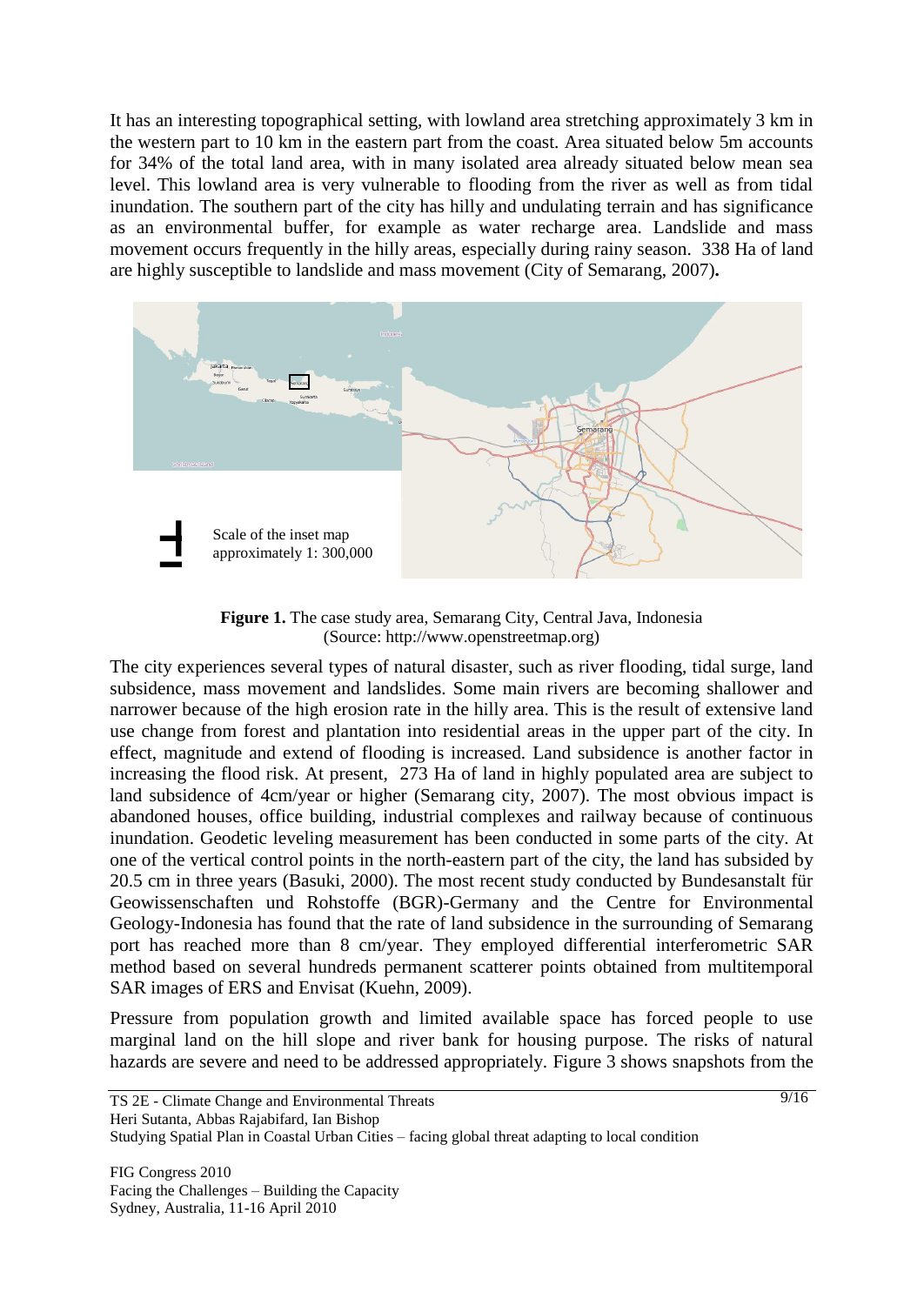study area on the aspect of spatial plan, impact of disaster and current development activities.



**Figure 3**. A billboard with spatial plan map placed in various locations in the city (a), abandoned office because of continuous inundation from sea water as a result of land subsidence (b), a house in the formerly elite location is to be sold because of frequent flooding and inundation (c), land reclamation in importantly sensitive environment of mangrove forest (d). All photos were taken in July 2009.

Figure 3a shows the current practice of publishing the spatial plan to the community. Billboards were placed in various strategic locations in the city, enable people to inspect spatial plan. These billboards are complementing spatial plan maps posted in the city"s official website. The next figure (3b) shows the severe impact of land subsidence. An office has to be abandoned because of its basement elevation is currently below mean sea level. Therefore, the sea water can never be drained out. This situation has been noticed since approximately 9 years ago. In figure 3c, a sale sign is put on the fence of unoccupied house. Similar sign were found in many houses in the formerly elite neighborhood. Market value of existing property decline sharply, while newly developed residential areas are difficult to enter the market. Finally, these impacts will affect the overall liveability of the city. However, despite the obvious impacts, it is shown in Figure 3d that a truck is unloading earth material to

FIG Congress 2010 Facing the Challenges – Building the Capacity Sydney, Australia, 11-16 April 2010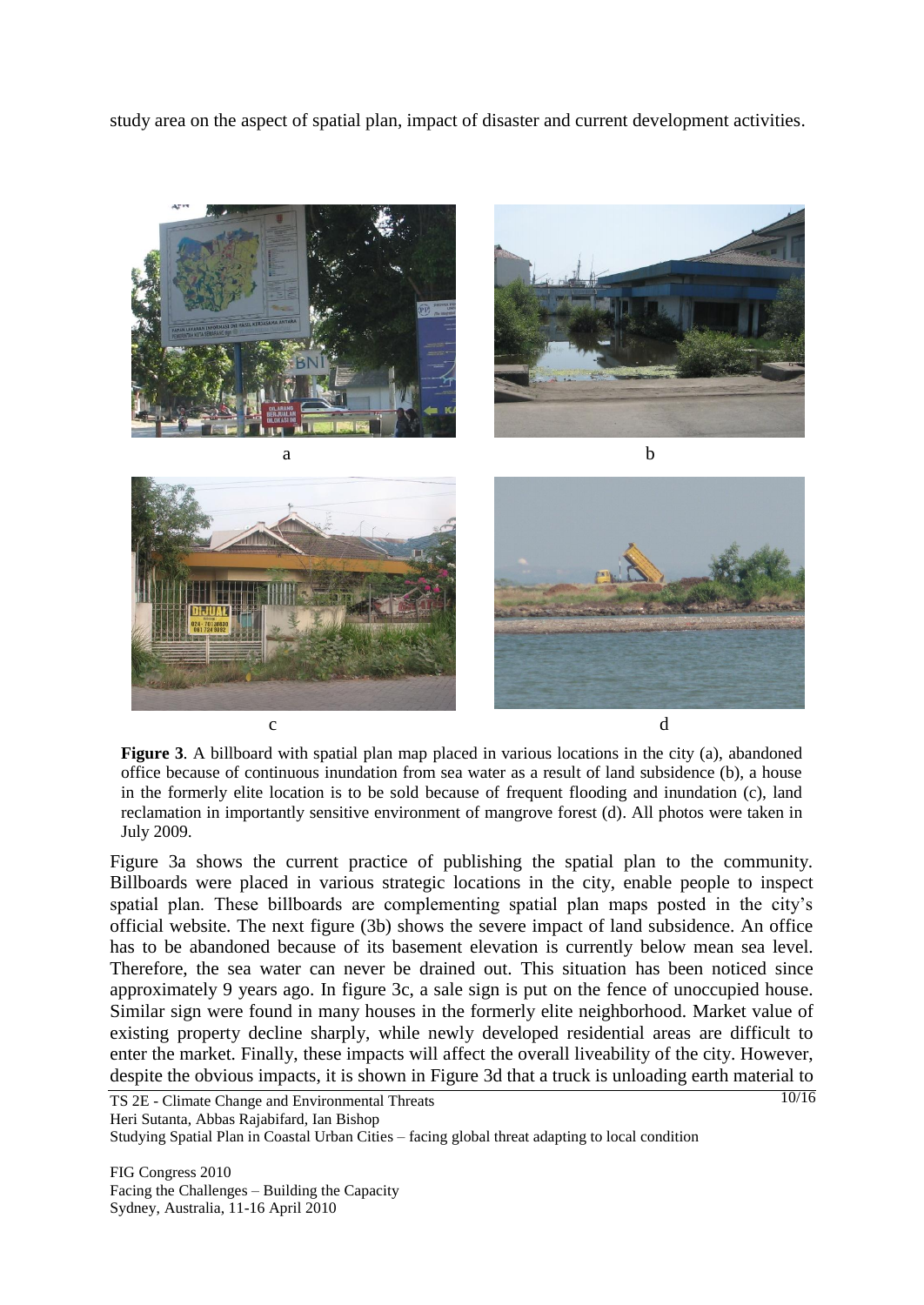be used for reclamation in the former mangrove forest. The objective of the reclamation project was to develop a recreational park. The area is currently functioning as a water retention area to minimize river and sea water flooding.

### **6.2. Spatial planning and disaster risk reduction**

Spatial plan of the city was formulated by a private consultant with close supervision from a governmental advisory team consisting officials from different agencies. The agencies involved are, among other, City Planning, Public Works, Local Land Administration, Environment, Mining, Investment Coordinating Agency, and Forestry. In fact the recent spatial plan formulation is a revision of the previous spatial plan. It consists of an evaluation on the implementation of the previous one, adjustment to the existing condition and development new planning scenarios. Public participation was encouraged by inviting some community and business organization to attend public meeting and focus group discussions. At the end, spatial planning policy requires approval from the local legislative body and was enacted as local government regulation.

In the city/district level, two types of spatial plan were developed that is RTRW (Rencana Tata Ruang Wilayah: General Spatial Plan) and RDTRK (Rencana Detil Tata Ruang Kota: Detailed City Spatial Plan). The latest RTRW and RDTRK are to be effectively implemented for 2010 to 2030. The development of them was based on Law 26/2007. However, there is a confusing situation in this case. Some government regulations required as a technical guideline were not yet issued. This includes government regulation on how spatial planning should be executed, how public participation be conducted and what are the map standard and specification. Therefore, provincial and district level government were forced to use new law but with old technical guidelines based on the previous law. With these circumstances, evaluated the RTRW 2010-2030, RDTRK 2000-2010 and RDTRTK 2010-2030 of the coastal city of Semarang were evaluated. The following aspects were analyzed: how the spatial plan linked to the idea of disaster risk reduction, how the spatial plan address the issue of disaster risk reduction and how the spatial plan map represent disaster risk reduction effort.

The process of revising RTRW was started in 2007, as the law on spatial planning ordered that the revision should be completed in 3 years after law was enacted. In the section of consideration, only one law related to disaster risk reduction was listed, law on spatial planning itself. Law on Disaster Mitigation was missing, although it was stated in it that disaster risk reduction should be incorporated in spatial plan. However, disaster risk is clearly having a part in the RTRW. There are some words related to disaster used in different sections of the spatial plan document. Landslide and mass movement were used 28 times, flooding and inundation were used 60 times, rob (local terminology for tidal flood) were used 14 times, land subsidence 7 times, sea water intrusion 1 time and disaster 20 times. This indicates that the planning agency recognize how vulnerable their city to numerous types of disasters. The following maps are part of the RTRW: mass movement, land subsidence, flooding, earthquake risk, and slope map. These maps are based on topographical map of scale 1:5000, but printed at the scale of1:95000.

RDTRK 2000-2010 analyzed in this paper is a revised of the previous RDTRK issued in 1999 (City of Semarang, 2004). Every five years RTRW and RDTRK usually revised to keep up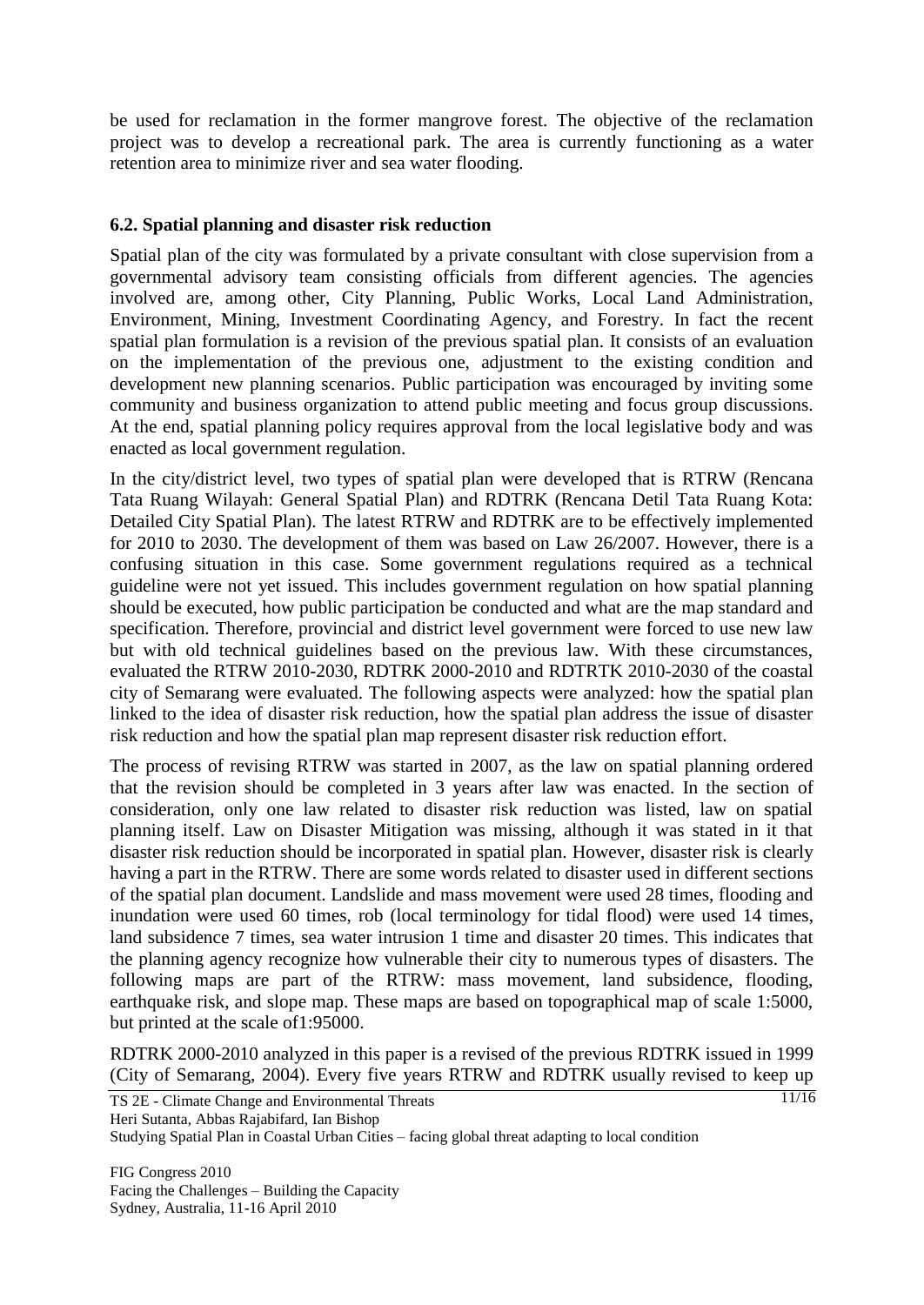with recent development and adjusted to external and internal factors. In that time there was small number of frequent disaster with high number casualties in the country which in turn did not put disaster risk reduction in the mainstream issue. Law on Disaster Mitigation was even not yet prepared. Therefore, the consideration section did not list any law or government regulation directly related to disaster risk reduction. However, in the planning zones III, the RDTRK already identify three types of natural hazards, mass movement/landslide (mentioned 5 times), flooding (mentioned 8 times) and sea water intrusion (mentioned 3 times). There is no hazards map at all among 14 maps in the document. All of them were still manually drawn by draftsman without the use of any GIS software. They have no numerical scale and posses limited positional accuracy. During that period of time a lot of information on natural hazards have been produced by government agencies and universities but were not taken into account in the document.

The situation when RDTRK 2010-2030 formulated was quite different. Law on Spatial Planning and law on Coastal Zone Management and Small Islands were referred in the document, among other laws and government regulations. The word disaster was used 23 times, flooding and inundation were mentioned 42 times, rob 18 times, mass movement 3 times, earthquake 1 time, tsunami 2 times and hazard mapping 1 time (City of Semarang, 2008). It was the first time the terminology of disaster mitigation appears and map of flood control produced in the spatial plan document. Other progresses include the insertion of two separate sub-sections on flood control and disaster mitigation. The document also acknowledges that flooding and rob were destroyed transportation facilities and obstruct the development of the sea port, but did not provide clear and coherent statement on how to prevent from or reduce the impact of the disasters.

The RTRW and RDTRK list some guidance on what types of activities and land use appropriate for hazard prone area. These guidance covers area prone to landslide and flooding. Plans for hazard modification were also listed, such as development of polder to reduce flood water inundation. General directions for development restriction in hazard prone areas were also provided. However, it's legally binding land status still not clear because its associated maps were in small scale and thus difficult to pin point the exact location. As disaster risks is time-dependent event, and some may have their frequency and magnitude increase over time, a projection on what would be the impact of certain disaster risk in the future is required. This modeling and projection was absent in the documents.

Based on the analysis of one RTRW and two RDTRKs for different time frame, evidently the most recent document progressed by recognized and incorporated disaster risk information in the spatial plan. Law on Disaster Mitigation was missing in the reference, which can be interpreted that these progressions were mostly referring the local conditions experienced by the planners and community. Global threat from climate change, which consequently can lead to rising sea water, was not mentioned in the documents. Land subsidence received little attention, mentioned seven times in RTRW and only two times in 4 planning zones documents. These four planning zones are located in the area suffering to land subsidence according to land subsidence map in RTRW document. RTRW discussed the issue in various parts as well as delivered one map on land subsidence, among other 26 maps. If we take the medium rate of subsidence of 5 cm/year, it will significantly increase the frequency and magnitude of flooding. Unfortunately, this issue has never been surfaced and subsequently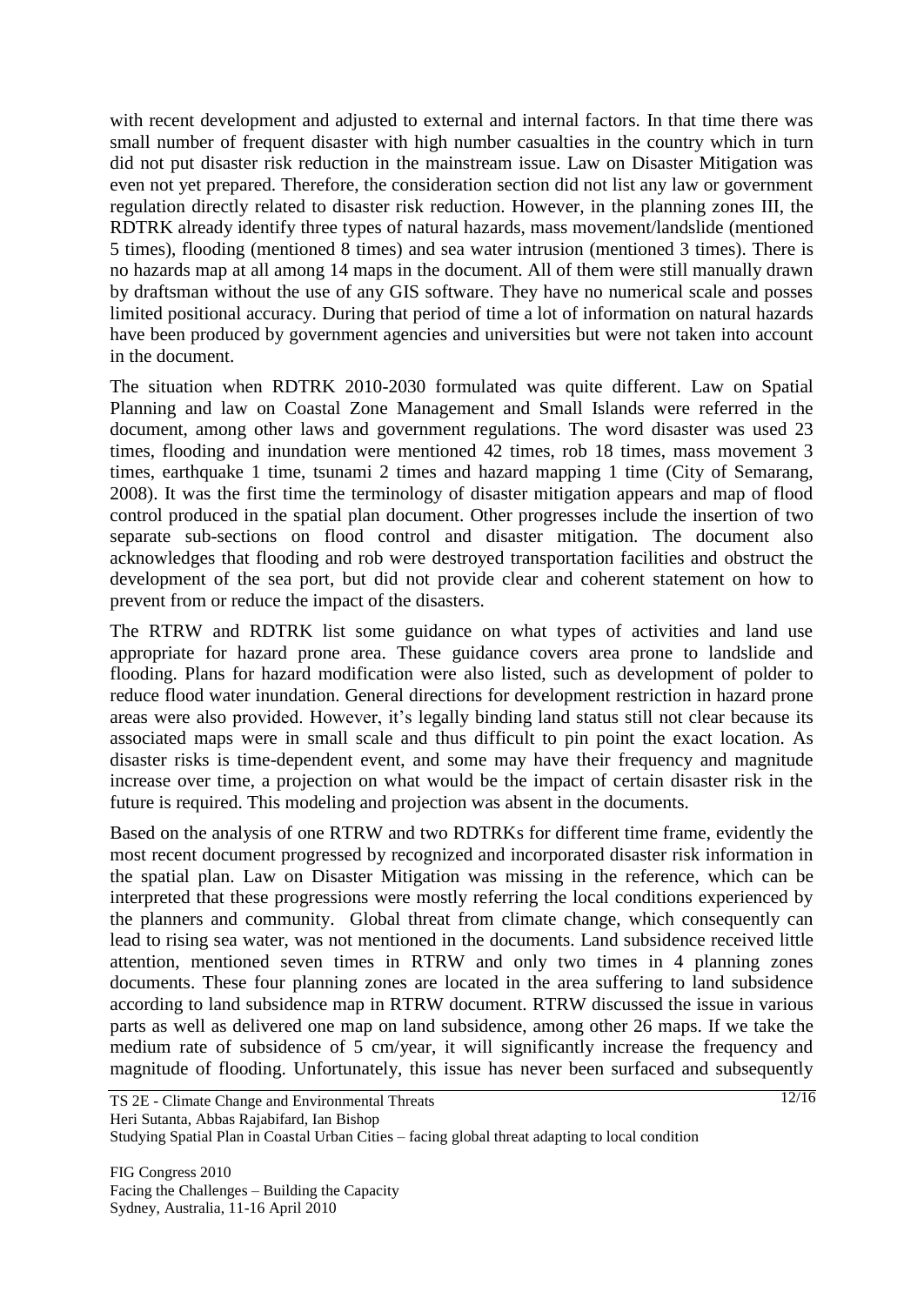comprehensive measures were not proposed. It is unclear why the detailed spatial plan did not take this matter into consideration. However, with all these drawbacks, the coastal city of Semarang has made considerable progress in facing numerous types of locally driven natural hazards.

### **7. Conclusion**

Coastal cities are facing global threat from the rising sea level as a result from global warming and local natural hazards. Spatial planning is not directly responsible for disaster risk reduction, but can play important role in facilitating this effort. Four possible contribution of spatial planning are restrict development on dangerous disaster-prone area, allocate different land-use setting for disaster-prone area, legally binding land-use plan or zoning and in modify hazards intensity and frequency.

An evaluation on how a coastal city of Semarang in Indonesia responded to numerous hazards has been presented. Issues related to spatial planning and disaster risk have been addressed in since 2004, in the form descriptive presentation. They were visualized in some small scale thematic maps. Some deficiencies were found, for example no clear guidance on what measures should be taken to overcome the anticipated risk. Modeling and projection of the likely increase of frequency and magnitude of disaster risk in the future was missing in the documents. It might be related to the institutional capacity, awareness and political will of the local government. This situation might occur in other cities, especially if they have fewer resources in spatial planning and disaster risk reduction. Overall the city of Semarang has made considerable progress in addressing the numerous types of locally driven natural hazards, although with little reference to global threat from climate change.

#### **Acknowledgment**

The authors would like to thank M Farchan and Budi Prakosa from the City Planning Agency of Semarang, and M Hidayat from the Agency of Energy and Mineral Resources, Central Java Province. They provide valuable data, documents and time for discussion.

### **REFERENCES**

- Albrechts, L. (2006). "Shifts in strategic spatial planning? Some evidence from Europe and Australia." Environment and Planning A 38(6): 1149-1170.
- Baker, E. J. (1977). "Public Attitudes toward Hazard Zone Controls." Journal of the American Planning Association 43(4): 401 - 408.
- Basuki, S., 2000, Rate and trend of land subsidence in the eastern part of Semarang (in Indonesian), Media Teknik, No. 3, 2000.
- Bindoff, N.L., J. Willebrand, V. Artale, A, Cazenave, J. Gregory, S. Gulev, K. Hanawa, C. Le Quéré, S. Levitus, Y. Nojiri, C.K. Shum, L.D. Talley and A. Unnikrishnan, 2007: Observations: Oceanic Climate Change and Sea Level. In: *Climate Change 2007: The Physical Science Basis*. *Contribution of Working Group I to the Fourth Assessment Report of the Intergovernmental Panel on Climate Change* [Solomon, S., D. Qin, M. Manning, Z. Chen, M. Marquis, K.B. Averyt, M. Tignor and H.L. Miller (eds.)].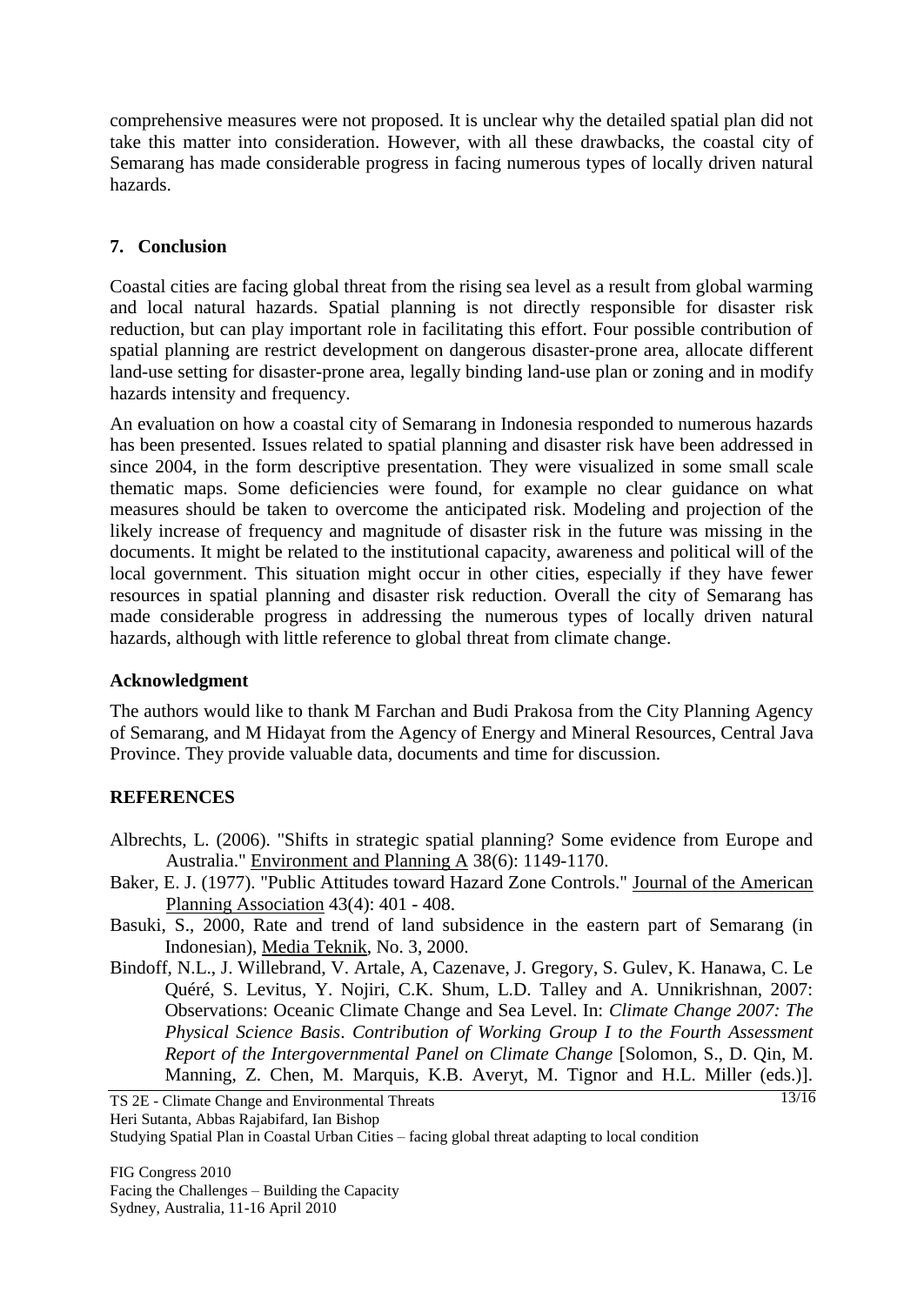Cambridge University Press, Cambridge, United

Kingdom and New York, NY, USA.

- Brinkhoff, T. (2009) The Principal Agglomerations of the World. Available from [http://www.citypopulation.de/world/Agglomerations.html,](http://www.citypopulation.de/world/Agglomerations.html) accessed on 7 May 2009.
- Burby, R. J., T. Beatley, et al. (1999). "Unleashing the Power of Planning to Create Disaster-Resistant Communities." Journal of the American Planning Association 63(3): 247 - 258.
- City of Semarang, 2004, *Rencana Detil Tata Ruang Kota Semarang Bagian Wilayah Kota II (Kecamatan Gajahmungkur dan Kecamatan Candisari) Tahun 2000 – 2010*.
- City of Semarang, 2007, *Laporan Akhir RTRW Kota Semarang Tahun 2010 – 2030.*
- City of Semarang, 2008, *Laporan Akhir BWK III (Semarang Barat & Semarang Utara) Revisi Dokumen Rencana Detil Tata Ruang Kota (RDTRK) Kota Semarang Tahun 2010 – 2030.*
- Cohen, J.E., Small, C., Mellinger, J., Gallup, A. and Sachs, J. (1997) "Estimates of Coastal Populations", Science 278(5341): 1209–13.
- Fleischhauer, M., S. Greiving, et.al., (2005). Spatial Planning in the Focus of Hazard and Risk Assessment/Management in Europe. EURO-RIOB Conference, Wroclaw, 19-21 October 2005.
- Fletcher, S., H.D. Smith (2007). "Geography and Coastal Management", Coastal Management 35(4):419-427.
- Greiving, S., M. Fleischhauer, et al., Eds. (2005). Report on the European scenario of technological and scientific standards reached in spatial planning versus natural risk management. Dortmund, ARMONIA Project, European Community.
- Greiving, S., M. Fleischhauer, et al. (2006). "Management of natural hazards in Europe: The role of spatial planning in selected EU member states." Journal of Environmental Planning and Management 49(5): 739-757.Hyogo Framework for Action 2005–2015, 2005
- HFA [Hyogo Framework for Action] 2005. *Hyogo Framework for Action 2005–2015: Building the resilience of nations and communities to disasters.* World Conference on Disaster Reduction, Kobe, Hyogo, Japan, 18–22 January 2005
- Incheon Declaration (2009). Building a Local Government Alliance for Disaster Risk Reduction.
- Kay, R. and J. Alder (2005). Coastal Planning and Management. New York, Taylor & Francis.
- Kuehn, F. (2009). Land Subsidence Monitoring for Semarang Indonesia using Permanent Scatterer Interferometry (PSI) - Preliminary Results -, Indonesian-German Project Good Local Governance – Mitigation of Georisks.
- NRC (2007). Successful Response Starts with a Map: Improving Geospatial Support for Disaster Management, National Research Council.
- Menoni, S. (2004). Land Use Planning in Hazard Mitigation: Intervening in Social and Systemic Vulnerability - An Application to Seismic Risk Prevention. Natural Disasters and Sustainable Development R. Casale and C. Margottini. New York, Springer-Verlag.
- Milligan, J. and T. O'Riordan (2007). "Governance for Sustainable Coastal Futures." Coastal Management 35(4): 499-509.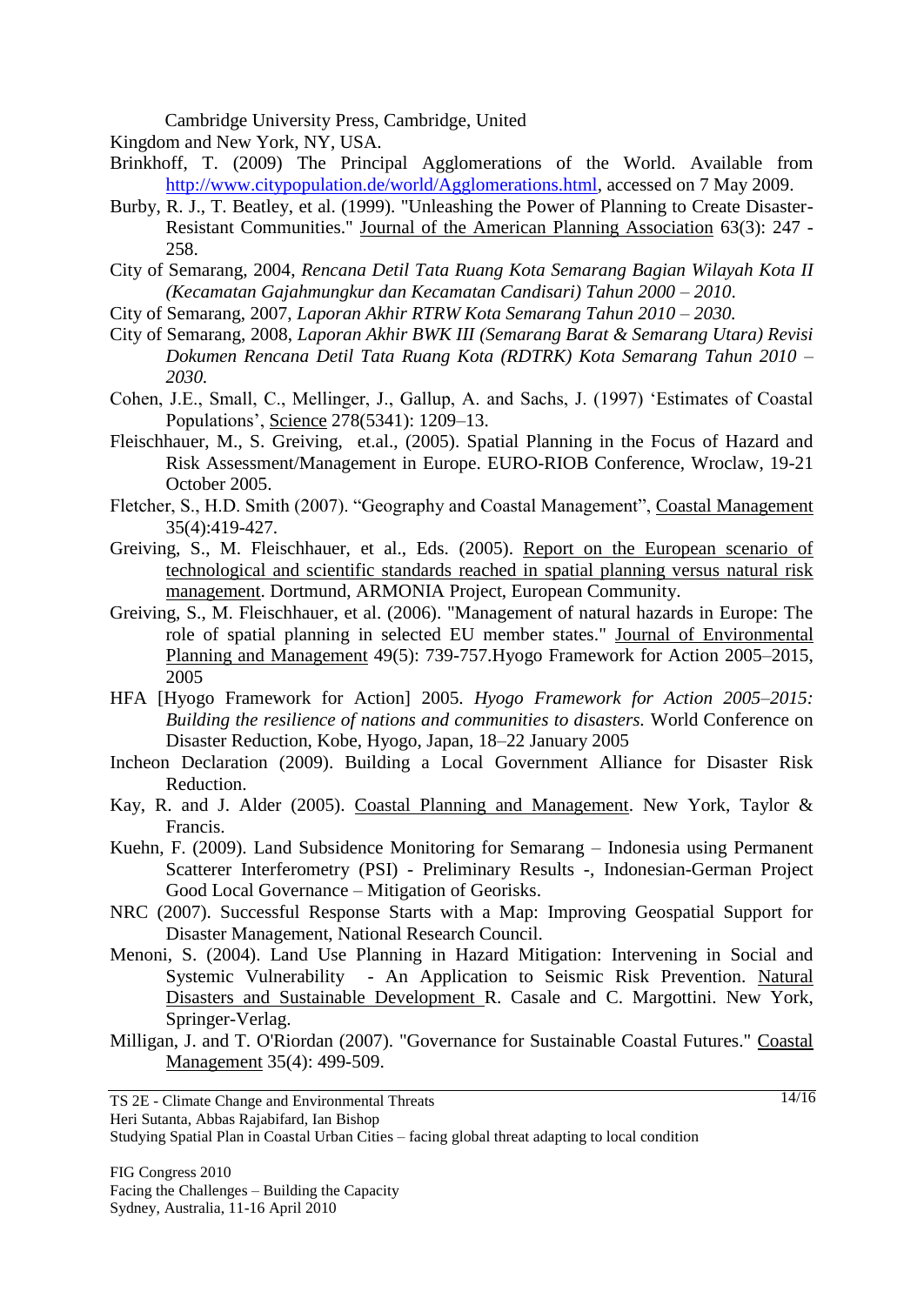- Mimura, N., Ed. (2008). Asia-Pacific Coast and Their Management, states of environment. Dordrecht, Springer
- Misonali, R. and D. McEntire (2008). Rising Disasters and Their Reversal:An Identification of Vulnerability and Ways to Reduce It. Disaster Management Handbook. J. Pinkowski. Boca Raton, CRC Press.
- Montoya, L. (2002). Urban Disaster Management:A Case Study of Earthquake Risk Assessment in Cartago, Costa Rica. Enschede, ITC Publication Series No. 96.
- Nielsen, A.W., 1989, The Greenhouse Effect, A Review of Data and Model Studies, in Frassetto, F., *Impacts of Sea Level Rise on Cities and Regions, Proceedings of the First International Meeting 'Cities on Water'*, Venice.
- NRC (2007). Successful Response Starts with a Map: Improving Geospatial Support for Disaster Management, National Research Council
- PEACE. 2007. Indonesia and Climate Change: Current Status and Policies
- Raper, S.C.P., Wigley, T.M.L., Warrick, R.A., 1996, Global Sea Level Rise: Pas and Future, in *Sea-Level Rise and Coastal Subsidence: Causes, Consequences, and Strategies*, Milliman, J.D., and Haq, B.U., (eds.), Kluwer Academic Publisher, Dordrecht.
- Resurreccion, B. P., E. E. Sajor, et al. (2008). Climate Adaptation in Asia: Knowledge Gaps and Research Issues in South East Asia, ISET-International and ISET-Nepal.
- Sanderson, D. (2000). "Cities, disasters and and livelihoods." Environment & Urbanization 12(2): 93-102.
- Schmidt-Thome, P., M. Viehhauser, et al. (2006). "A decision support frame for climate change impacts on sea level and river runoff: Case studies of the Stockholm and Gdansk areas in the Baltic Sea region." Quaternary International 145-146: 135-144.
- Sengezer, B. and E. Koç (2005). "A critical analysis of earthquakes and urban planning in Turkey." Disasters 29(2): 171-194.
- Sutanta, H., A. R. Rustamaji, et al. (2005). Predicting Land Use affected by Land Subsidence in Semarang based on Topographic Map of Scale 1:5000. Map Asia. 2005.
- Sutanta, H., (2008). An Evaluation on the Use of Internet for Spatial Data Dissemination in Indonesian Local Government Websites, Jurnal Ilmiah Geomatika 14(2), pp. 38 – 49.
- Tissier, L., MHD, J. Hills, et al. (2004). "A Training Framework for Understanding Conflict in the Coastal Zone." Coastal Management 32(1): 77-88.
- Titus, James G., 1990, Greenhouse Effect, Sea Level Rise, and Land Use, Land Use Policy 7(2): 138-153.
- UNISDR. (2009). UNISDR Terminology on Disaster Risk Reduction.
- Warrick, R.A., 1993, Climate and Sea Level Change: a Synthesis, in Warrick et.al., *Climate and Sea Level Change: Observations, Projections and Implications*, Cambridge University Press.